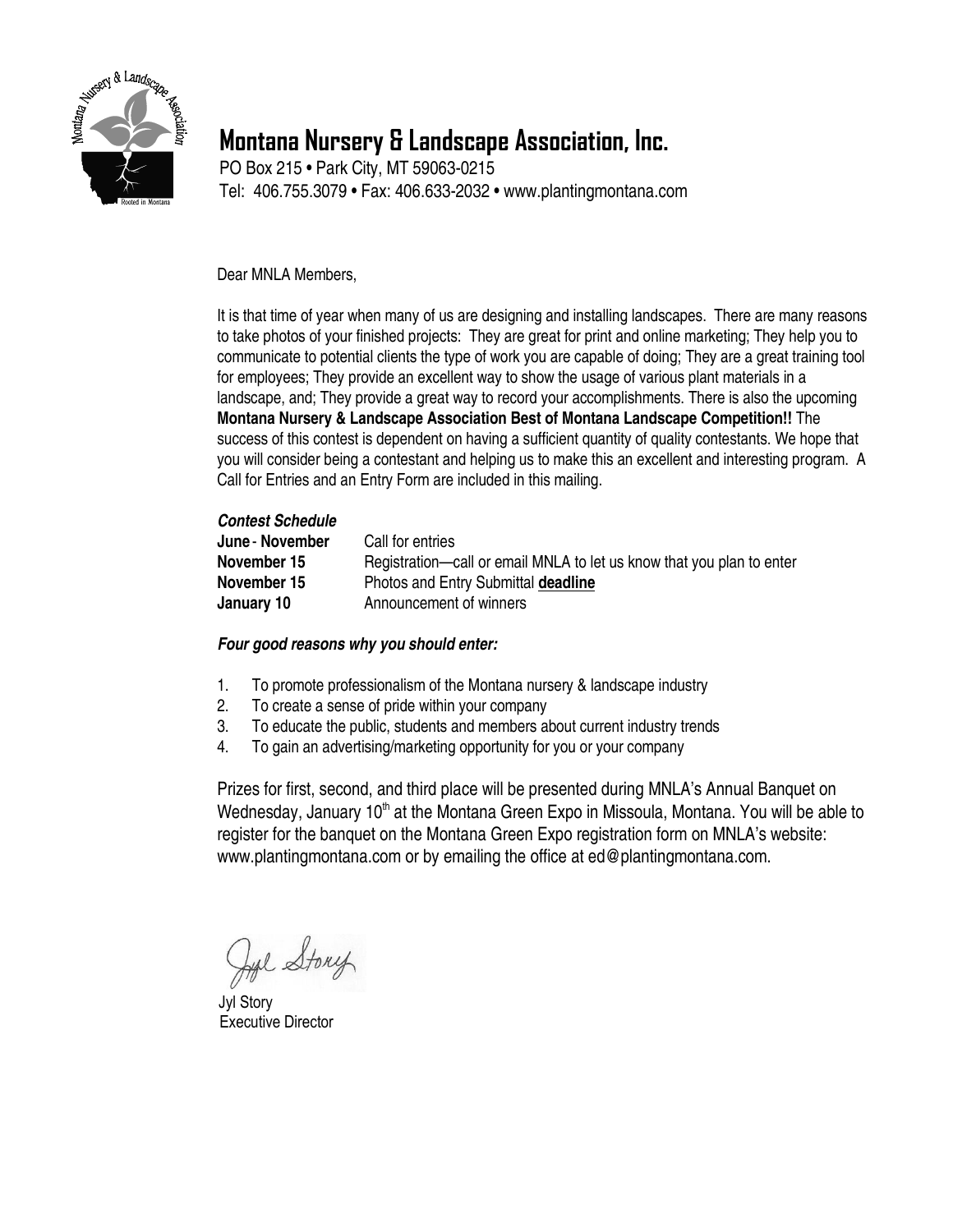

# **BEST OF MONTANA LANDSCAPE COMPETITION CALL FOR ENTRIES**

Do you have a favorite project that you and your company supplied materials for, designed or constructed? CELEBRATE YOUR WORK AND SHARE IT WITH YOUR MNLA COLLEAGUES.

### **REGISTRATION**

Contestants **register by emailing MNLA [\( ed@plantingmontana.com](mailto:ed@plantingmontana.com) )** no later than **November 15th** to let us know you'll be participating.

#### **ENTRY**

Each contestant pays a \$50.00 entry fee and sends in a completed application form (included in this mailing) identifying the project name and category no later than **November 15th .**

#### **ELIGIBILITY & PROJECT CATEGORIES**

Any current member of MNLA is an entitled contestant. Present projects or projects from the past two years that you have participated in that you consider special work. If a company or individual has supplied plant and landscape material for, or provided design or contracting services toward a special Montana landscape project, they are encouraged to register such work for the competition. This year we hope to receive projects for review from four different categories of landscape contracting:

- **•** Residential
- Landscape Maintenance
- Commercial and public Space
- Restoration, Reclamation and Erosion Control

#### **AWARDS**

Plaques will be given out to:

1<sup>st</sup> place winner

- 2<sup>nd</sup> place winner
- 3<sup>rd</sup> place winner

Winning contestants work shall be put on display at the Annual MNLA meeting in Billings.

#### **WINNER SELECTION PROCESS**

A selection committee will be invited to review your work. The selected panel of judges may include individuals who are landscape architects, Montana homeowners, members of garden clubs, park & recreation landscape professionals, professors and students of landscape design.

## **ENTRY FORM ON BACK**

#### **Montana Nursery & Landscape Association**

PO Box 215 • Park City, MT 59063-0215 406.755.3079 • fax: 406.633-2032 • [www.plantingmontana.com](http://www.plantingmontana.com/)